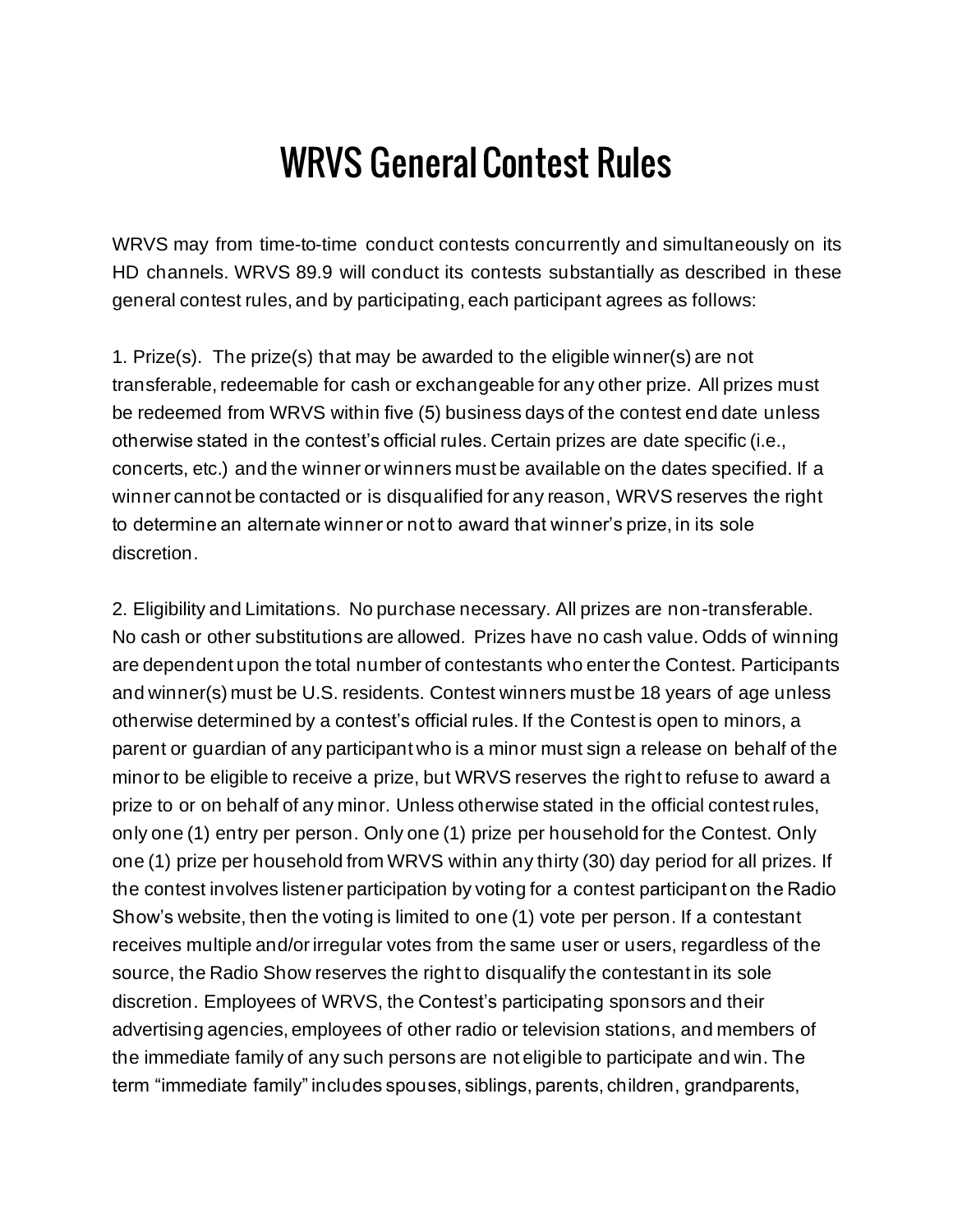and grandchildren, whether as "in-laws," or by current or past marriage(s), remarriage(s), adoption, co-habitation or other family extension, and any other persons residing at the same household whether or not related.

3. Telephone and Delivery Disclaimer. If a contest is a call in to win contest and/or a telephone is needed to participate in the Contest, participants are restricted to the use of cell phone or telephone equipment. Participants that enable the "Caller ID" block function will not be allowed to participate unless they enter their correct area code and telephone number if prompted, or disable the features inhibiting their participation in the Contest. WRVS disclaims all liability for the inability of a participant to complete or continue a telephone call due to equipment malfunction, busy lines, inadvertent disconnections, acts beyond the WRVS' control, or otherwise. For all contests WRVS disclaims all liability for any delays, misdelivery, loss, or failure in the delivery of any item sent by mail, courier, express, electronic transmission, or other delivery method. WRVS is not responsible for mechanical, technical, electronic, communications, telephone, computer, hardware or software errors, malfunctions or failures of any kind, including: failed, incomplete, garbled or delayed transmission of online entries, traffic congestion on telephone lines, the Internet or at any website or lost or unavailable network connections which may limit an online entrant's ability to participate in the Contest, and any injury or damage to entrant's or any other person's computer related to or resulting from participating in or downloading any information necessary to participate in the Contest. When contests requiring handwritten entry forms exist, no photocopies or mechanical reproductions of entry forms are permitted.

4. Voting Contests. By participating in the voting portion of any contest, each voting participant agrees to be bound by the official contest rules. Voting is limited to one vote per verified email address. If an entrant receives multiple and/or irregular votes or multiple votes from the same user or users, including but not limited to, votes generated by a robotic, programmed, script, macro, other automated means or other source, the Radio Show reserves the right to disqualify the entrant in its sole discretion. If the contest includes the use of an internet tool and the internet voting process fails to operate properly or appears to be tampered with or tainted with errors, fraud or unfair practices, WRVS reserves the right to use another means to determine the winner(s), i.e., random selection or appointing a panel of judges. All decisions of the judges are final.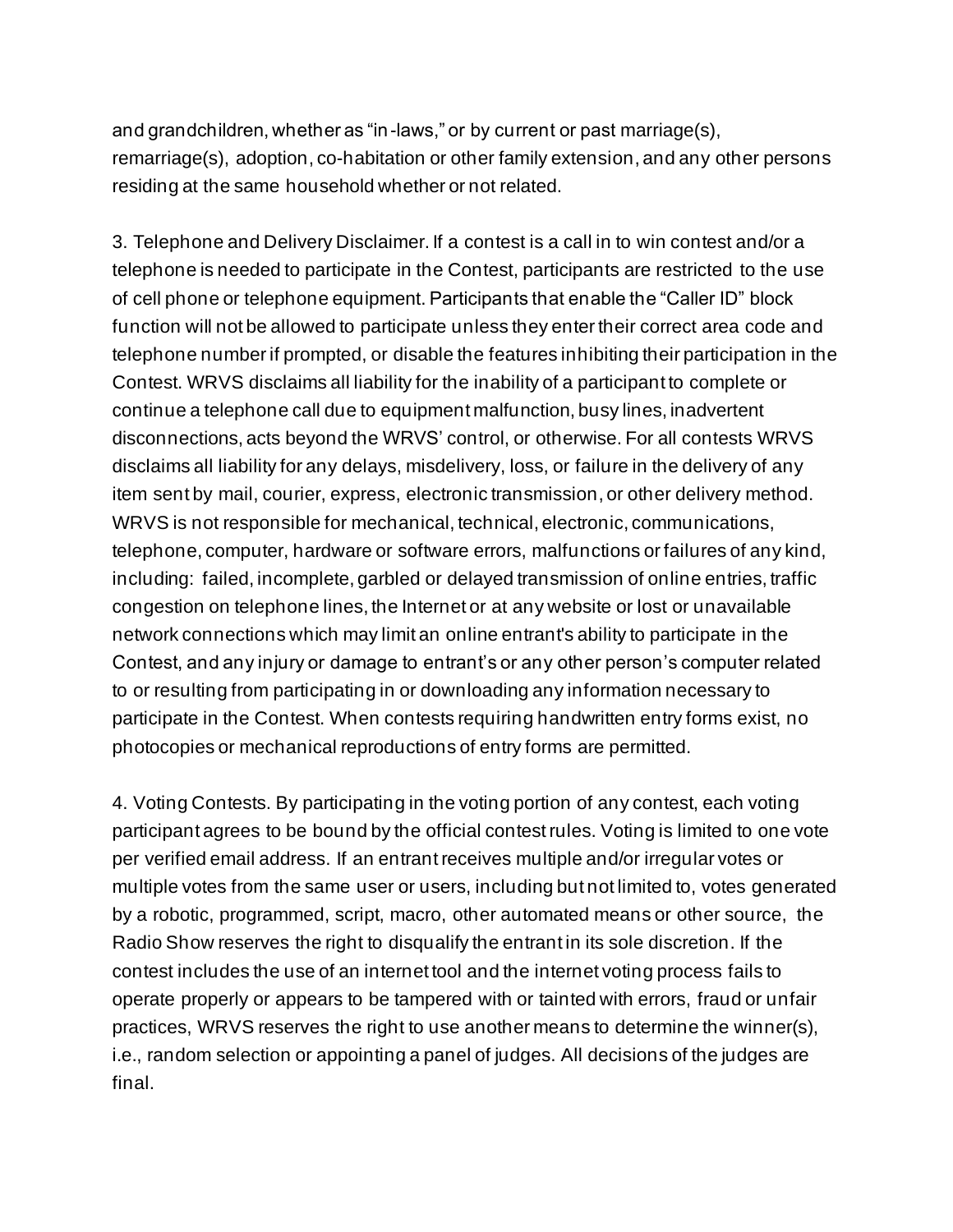5. Publicity; Use of Personal Information. By participating, where allowed by law, all participants and winner(s) grant WRVS exclusive permission to use their names, characters, photographs, voices, videotape, and likenesses in connection with promotion of this and other contests and waive any claims to royalty, right, or remuneration for such use.

6. Consumer Created Content. If the entry for the contest includes any creative material from the participant, including but not limited to, consumer created content, by submitting your entry: (1) you agree that your disclosure is gratuitous, unsolicited and without restriction and will not place the company or contest sponsors under any fiduciary or other obligation, that the company is free to disclose the ideas on a nonconfidential basis to anyone or otherwise use the ideas without any additional compensation to you; (2) you acknowledge that, by acceptance of your submission, WRVS and contest sponsors do not waive any rights to use similar or related ideas previously known to sponsor, or developed by their employees, or obtained from sources other than you; (3) you are verifying that you are the owner and producer of the submitted material and that no third party ownership rights exist to any material submitted, and (4) you are hereby granting WRVS and the Radio Show a perpetual, worldwide, non-exclusive, royalty-free, sub-licensable (through multiple tiers) right and license to use, publish, reproduce, display, perform, adapt, modify, distribute, have distributed and promote such content in any form, in all media now known or hereinafter created, anywhere in the world, for any purpose.

7. Release. By participating in the Contest, each participant and winner waives any and all claims of liability against WRVS, its employees and agents, the Contest's sponsors and their respective employees and agents, for any personal injury or loss which may occur from the conduct of, or participation in, the Contest, or from the use of any prize. In order to receive a prize, participants must sign an official waiver form provided by the WRVS.

8. Taxes. Each winner is solely responsible for reporting and paying any and all applicable taxes related to the prize(s) and paying any expenses associated with any prize which are not specifically provided for in the official rules as required by law. Each winner must provide WRVS with valid identification and a valid taxpayer identification number or social security number before any prize will be awarded. Any person winning over \$600 in prizes from WRVS will receive an IRS form 1099 at the end of the calendar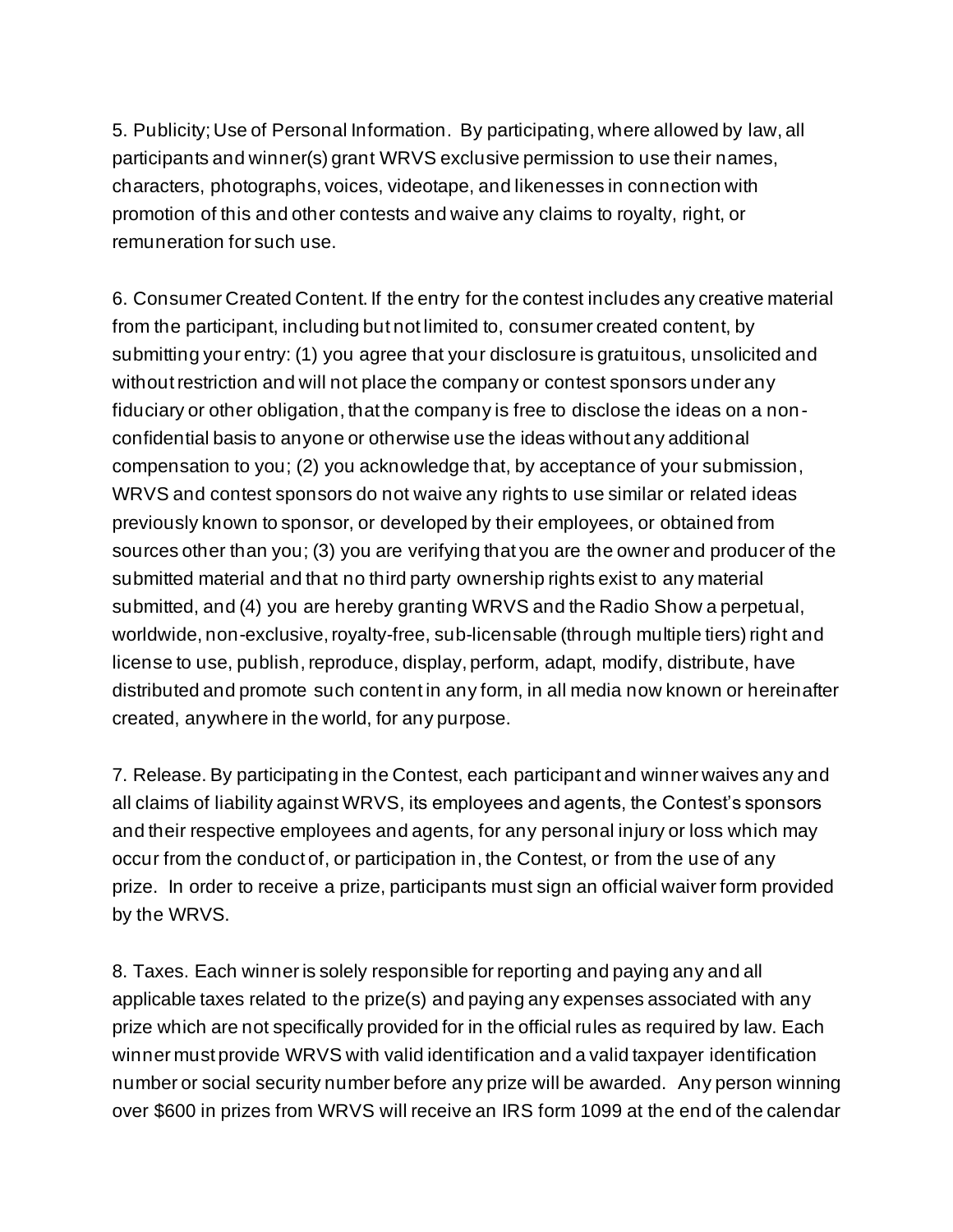year and a copy of such form will be filed with the IRS. Some prizes may require winners to pay sales tax in addition.

9. Conduct and Decisions. By participating in the Contest, participants agree to be bound by the decisions of WRVS personnel. Persons who violate any rule, gain unfair advantage in participating in the Contest, or obtain winner status using fraudulent means will be disqualified. Unsportsmanlike, disruptive, annoying, harassing or threatening behavior is prohibited. WRVS will interpret these rules and resolve any disputes, conflicting claims or ambiguities concerning the rules or the Contest and WRVS' decisions concerning such disputes shall be final. If the conduct or outcome of the Contest is affected by human error, any mechanical malfunctions or failures of any kind, intentional interference or any event beyond the control of WRVS, WRVS reserves the right to terminate this Contest, or make such other decisions regarding the outcome as WRVS deems appropriate. WRVS reserves the right to stop a contest at any time for any reason, including a national disaster, terrorist activity (or the threat thereof), or any other event reasonably beyond the control of the station. All decisions will be made by WRVS and are final. WRVS may waive any of these rules in its sole discretion. Any attempt by an entrant or any other individual to deliberately circumvent, disrupt, damage or undermine the legitimate operation of this Contest is a violation of criminal and civil laws. Should such an attempt be made, WRVS reserve the right to seek civil and/or criminal prosecution and/or damages from any such person to the fullest extent permitted by law.

10. Miscellaneous. Void where prohibited. Odds of winning depend upon the number of participants. Each winner must submit proof of eligibility and sign WRVS release form to claim the prize. WRVS may substitute prizes, amend the rules or discontinue the Contest at any time as announced on the Radio Show. WRVS disclaims any responsibility to notify participants of any aspect related to the conduct of the Contest. For a copy of the rules, or where required by law, a list of winners, visit the visit the Radio Show's website. All entries become the property of WRVS and will not be returned. Rules are subject to change without notice.

11. Compliance with Law. The conduct of the Contest is governed by the applicable laws of the United States of America, which take precedence over any rule to the contrary herein. WRVS shall follow the applicable laws for conducting contests, including notice to the state attorney general or consumer affairs office, posting of a